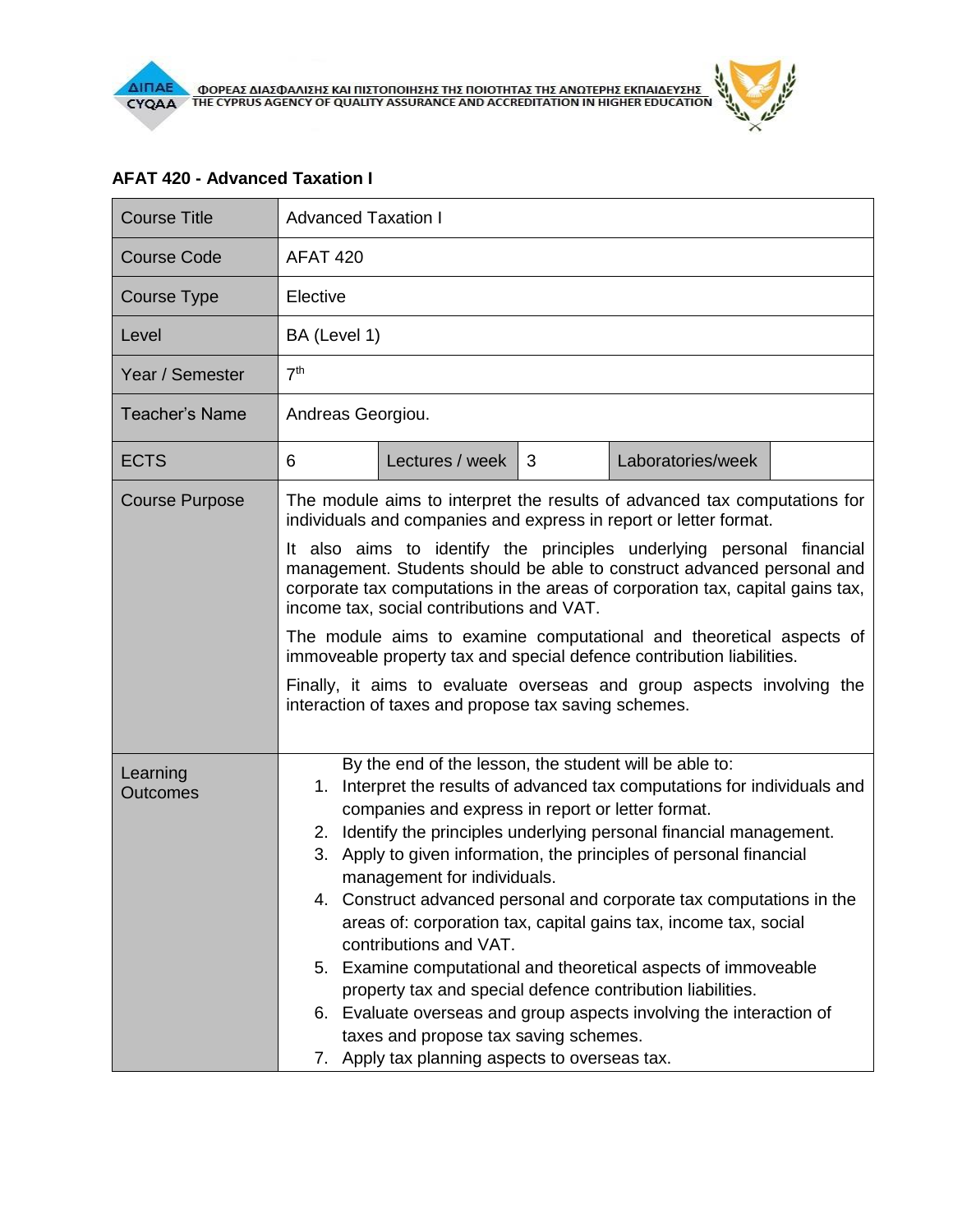



|                       | 8. Apply tax planning aspects to companies concerning aspects of:<br>corporation tax, capital gains tax and special defence contributions<br>amongst others.<br>9. Apply tax planning aspects to companies concerning aspects of:<br>income tax, capital gains tax and special defence contributions<br>amongst others<br>10. Apply communication skills in the form of: reports, memos, letters<br>and presentations. |                                                                                                                                                                                                                                                                                                                                                                                                                                                                                                                              |                                                                                                                                                                                                                                                              |  |
|-----------------------|------------------------------------------------------------------------------------------------------------------------------------------------------------------------------------------------------------------------------------------------------------------------------------------------------------------------------------------------------------------------------------------------------------------------|------------------------------------------------------------------------------------------------------------------------------------------------------------------------------------------------------------------------------------------------------------------------------------------------------------------------------------------------------------------------------------------------------------------------------------------------------------------------------------------------------------------------------|--------------------------------------------------------------------------------------------------------------------------------------------------------------------------------------------------------------------------------------------------------------|--|
| Prerequisites         | ABSA 414.                                                                                                                                                                                                                                                                                                                                                                                                              | Corequisites                                                                                                                                                                                                                                                                                                                                                                                                                                                                                                                 | None.                                                                                                                                                                                                                                                        |  |
| <b>Course Content</b> |                                                                                                                                                                                                                                                                                                                                                                                                                        | All areas covered in ABSA 413 and ABSA 414 are<br>transferred to AFAT 420.<br><b>Corporation tax:</b> Construct computations involving basic and<br>advanced aspects (such as groups, overseas tax, closed<br>companies and investment companies). Consider the tax<br>aspects of capital reorganisations.<br><b>Overseas tax:</b> Distinguish between unilateral and double tax<br>relief. Prepare tax computations involving individuals and<br>companies involving overseas aspects and consider tax planning<br>aspects. |                                                                                                                                                                                                                                                              |  |
|                       |                                                                                                                                                                                                                                                                                                                                                                                                                        |                                                                                                                                                                                                                                                                                                                                                                                                                                                                                                                              |                                                                                                                                                                                                                                                              |  |
|                       |                                                                                                                                                                                                                                                                                                                                                                                                                        |                                                                                                                                                                                                                                                                                                                                                                                                                                                                                                                              |                                                                                                                                                                                                                                                              |  |
|                       |                                                                                                                                                                                                                                                                                                                                                                                                                        | Immoveable Property tax: Examine the scope of this tax.<br>Prepare computations for immoveable property tax and<br>recognise the administration of the tax.                                                                                                                                                                                                                                                                                                                                                                  |                                                                                                                                                                                                                                                              |  |
|                       |                                                                                                                                                                                                                                                                                                                                                                                                                        | administration of the tax. Examine its role in tax planning<br>especially in the case of deemed distributions.                                                                                                                                                                                                                                                                                                                                                                                                               | Special Defence Contributions: Examine the scope of this tax.<br>Prepare computations for these contributions and recognise the                                                                                                                              |  |
|                       |                                                                                                                                                                                                                                                                                                                                                                                                                        | management principles to case study scenarios.                                                                                                                                                                                                                                                                                                                                                                                                                                                                               | Personal Financial Management: Identify and explain personal<br>financial management concerning taxation aspects such as:<br>sources of finance for private purposes; mortgage products and<br>investment products for individuals. Apply personal financial |  |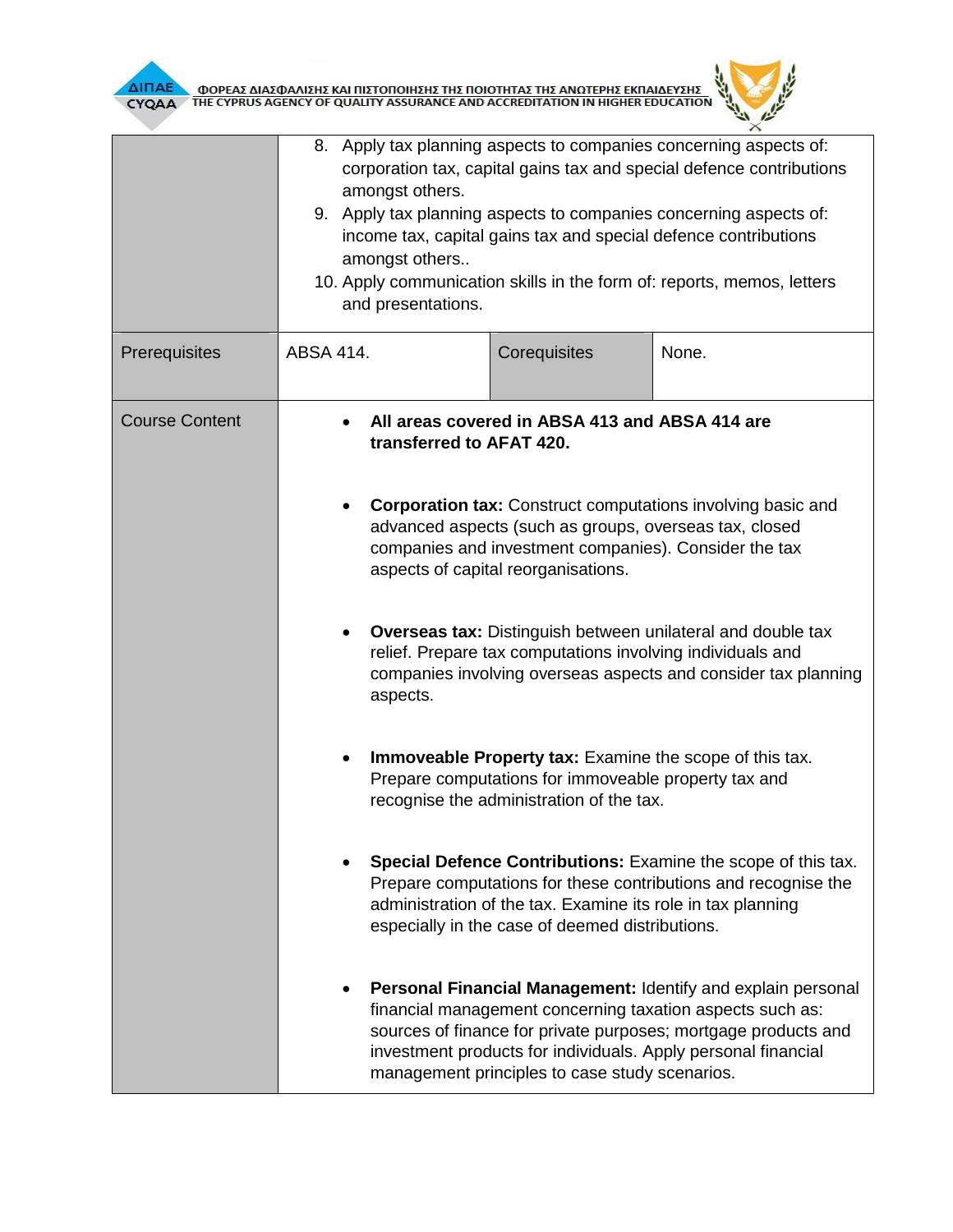



| divisions. Identify the rules on advanced aspects of VAT such as:<br>the supply of land and buildings; supplies within the EU; imports                                                                                                                                        |  |  |  |
|-------------------------------------------------------------------------------------------------------------------------------------------------------------------------------------------------------------------------------------------------------------------------------|--|--|--|
| <b>Income tax:</b> Assess the basic principles of income tax. Prepare<br>income tax computations for individuals involving both basic<br>principles and advanced aspects (such as: benefits in kind,<br>overseas tax, pensions, tax efficient investments, partnerships       |  |  |  |
| Tax planning: Applying tax planning solutions for individuals and<br>companies concerning: corporation tax, income tax, special                                                                                                                                               |  |  |  |
| The taught part of course is delivered to the students by means of lectures,<br>conducted with the help of computer presentations. Lecture notes and<br>presentations are available through the web for students to use in<br>combination with the textbooks.                 |  |  |  |
| Lectures are supplemented with class exercises carried out in class and via<br>homework. Class exercises for homework are submitted on the e-learning<br>platform for students to attempt and the solutions are posting on the<br>platform at a later date (around one week). |  |  |  |
|                                                                                                                                                                                                                                                                               |  |  |  |
| Savvides S (latest edition), Advanced Taxation (Cyprus) (P6) Textbook,<br><b>CTR Publications.</b><br>References:                                                                                                                                                             |  |  |  |
|                                                                                                                                                                                                                                                                               |  |  |  |
| Polina Jacovides Michael: Cyprus Taxation Question Bank, 2019.                                                                                                                                                                                                                |  |  |  |
| Deloitte Cyprus, Cyprus Tax Facts 2019, Deloitte Cyprus.                                                                                                                                                                                                                      |  |  |  |
|                                                                                                                                                                                                                                                                               |  |  |  |
|                                                                                                                                                                                                                                                                               |  |  |  |